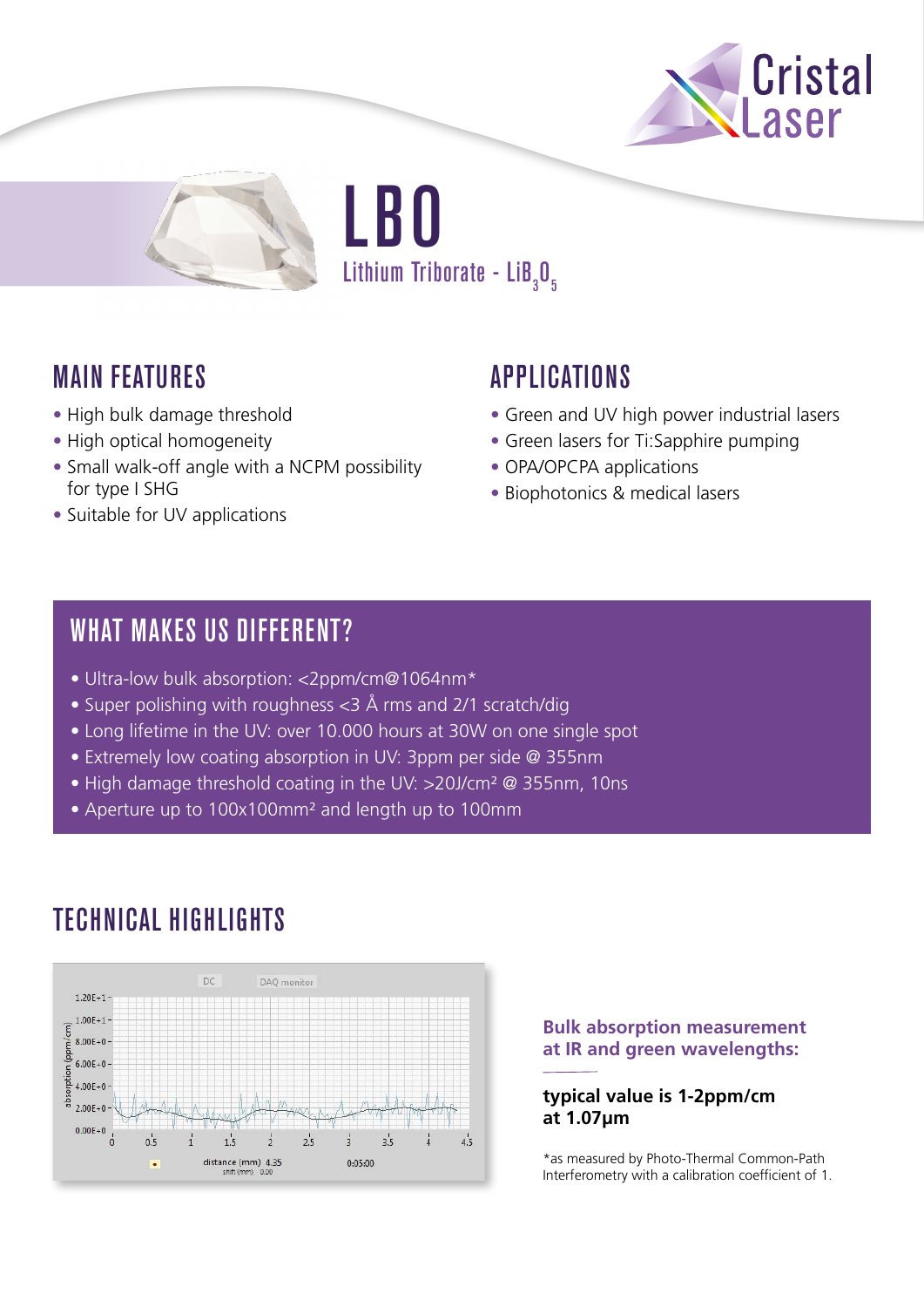# TECHNICAL HIGHLIGHTS



**Surface roughness measurement:**

### **<3 Å rms and Ra around 2 Å**

| RESULTS     |                 |
|-------------|-----------------|
| Peak-Valley | 15 O Å          |
| rms         | 28Å             |
| Rа          | $2.2 \text{ Å}$ |



### **Surface absorption measurement**

**3ppm at 355nm of AR-coated output side of THG** 



### **Coatings damage threshold @ 355nm:**

### **16J/cm² @ 6ns equivalent to 20J/cm² @ 10ns**